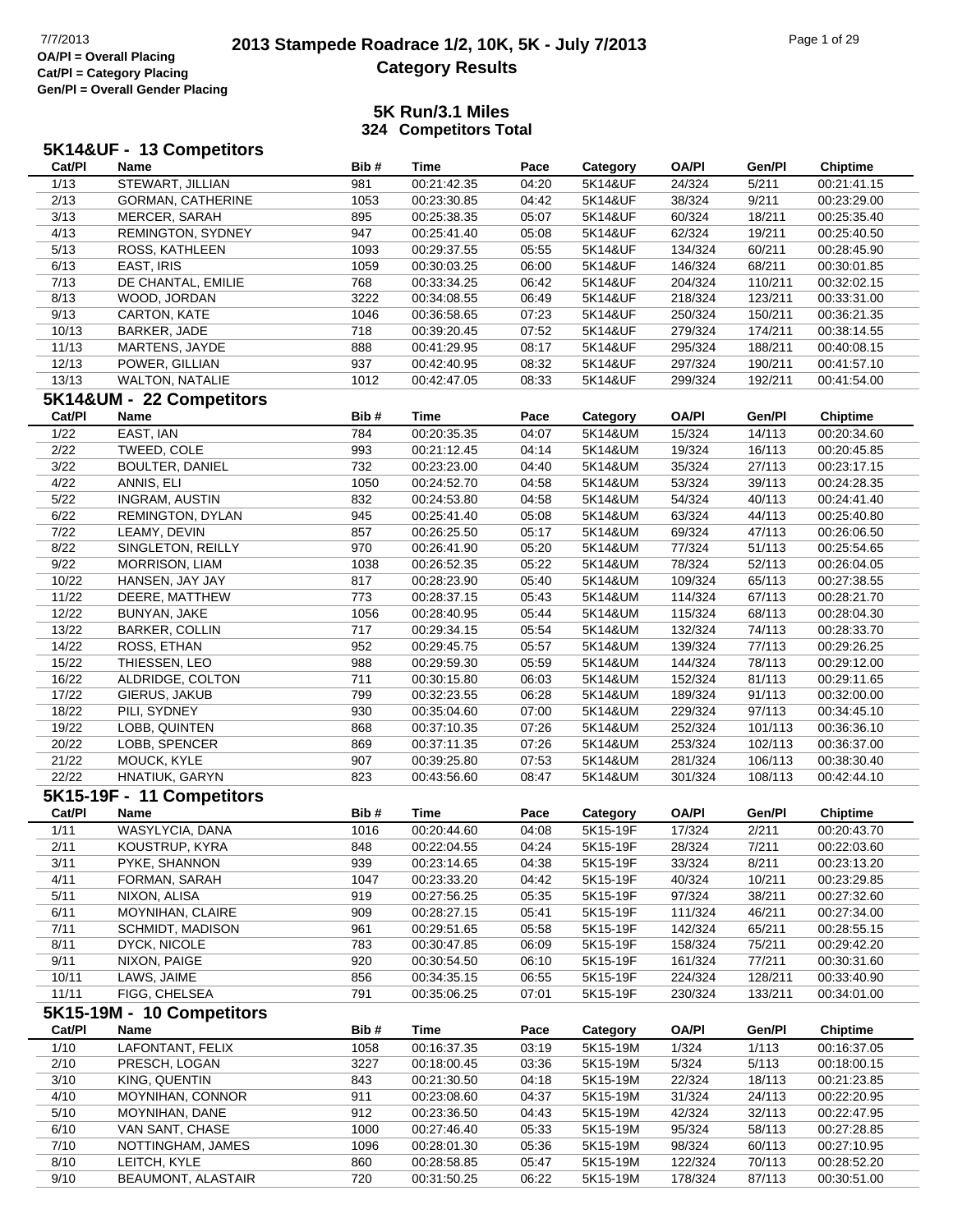#### **5K Run/3.1 Miles 324 Competitors Total**

# **5K15-19M - 10 Competitors**

| <b>Cat/PI</b> | Name                       | Bib# | Time        | Pace  | Category | OA/PI        | Gen/Pl  | <b>Chiptime</b> |  |  |  |
|---------------|----------------------------|------|-------------|-------|----------|--------------|---------|-----------------|--|--|--|
| 10/10         | CRAMER, SCOTT              | 763  | 00:34:10.00 | 06:50 | 5K15-19M | 219/324      | 96/113  | 00:33:15.75     |  |  |  |
|               | 5K20-29F - 52 Competitors  |      |             |       |          |              |         |                 |  |  |  |
| Cat/PI        | <b>Name</b>                | Bib# | Time        | Pace  | Category | <b>OA/PI</b> | Gen/Pl  | <b>Chiptime</b> |  |  |  |
|               |                            |      |             |       |          |              |         |                 |  |  |  |
| 1/52          | SERPICO, MADI              | 1063 | 00:20:28.30 | 04:05 | 5K20-29F | 13/324       | 1/211   | 00:20:27.40     |  |  |  |
| 2/52          | VINEY, KENDRA              | 1008 | 00:21:44.30 | 04:20 | 5K20-29F | 25/324       | 6/211   | 00:21:39.80     |  |  |  |
| 3/52          | <b>GUEVREMONT, SYDNEY</b>  | 810  | 00:25:28.15 | 05:05 | 5K20-29F | 58/324       | 16/211  | 00:24:38.00     |  |  |  |
| 4/52          | FERGUSON, ROXANNE          | 790  | 00:25:29.50 | 05:05 | 5K20-29F | 59/324       | 17/211  | 00:24:39.75     |  |  |  |
| 5/52          | ROBINSON, MEGAN            | 951  | 00:26:41.35 | 05:20 | 5K20-29F | 76/324       | 26/211  | 00:25:46.00     |  |  |  |
| 6/52          | VAN SANT, LEAH             | 1002 | 00:26:53.30 | 05:22 | 5K20-29F | 79/324       | 27/211  | 00:26:36.05     |  |  |  |
| 7/52          | <b>WALKER, TENNILLE</b>    | 1010 | 00:26:56.70 | 05:23 | 5K20-29F | 81/324       | 29/211  | 00:26:48.45     |  |  |  |
| 8/52          | PARKER, ALICIA             | 3229 | 00:27:18.50 | 05:27 | 5K20-29F | 86/324       | 33/211  | 00:26:50.80     |  |  |  |
| 9/52          | CANNON, VANESSA            | 742  | 00:27:25.55 | 05:29 | 5K20-29F | 89/324       | 34/211  | 00:27:15.60     |  |  |  |
| 10/52         | ST JOHN, MEREDITH          | 1931 | 00:27:39.45 | 05:31 | 5K20-29F | 92/324       | 36/211  | 00:27:32.75     |  |  |  |
| 11/52         | <b>VICKERY, ALLISON</b>    | 1004 | 00:27:41.20 | 05:32 | 5K20-29F | 93/324       | 37/211  | 00:27:37.15     |  |  |  |
| 12/52         | <b>BIGELOW, LERAE</b>      | 1060 | 00:28:07.85 | 05:37 | 5K20-29F | 102/324      | 41/211  | 00:27:58.15     |  |  |  |
| 13/52         | FILLO, ANGELA              | 3224 | 00:28:13.25 | 05:38 | 5K20-29F | 103/324      | 42/211  | 00:28:02.80     |  |  |  |
| 14/52         | KAVANAGH, AMANDA           | 840  | 00:28:41.75 | 05:44 | 5K20-29F | 117/324      | 49/211  | 00:28:37.50     |  |  |  |
| 15/52         | <b>ENG. ALLISON</b>        | 785  | 00:28:42.95 | 05:44 | 5K20-29F | 118/324      | 50/211  | 00:27:16.70     |  |  |  |
| 16/52         | <b>AGUILLON, LISSETTE</b>  | 710  | 00:28:50.40 | 05:46 | 5K20-29F | 119/324      | 51/211  | 00:28:40.45     |  |  |  |
| 17/52         | ZANEWICH, JESSICA          | 1032 | 00:29:07.85 | 05:49 | 5K20-29F | 126/324      | 54/211  | 00:28:54.50     |  |  |  |
| 18/52         | LUCAS, SHEILA              | 1091 | 00:29:33.10 | 05:54 | 5K20-29F | 129/324      | 56/211  | 00:28:48.35     |  |  |  |
| 19/52         | GARNER, AMANDA             | 797  | 00:29:48.35 | 05:57 | 5K20-29F | 141/324      | 64/211  | 00:29:21.45     |  |  |  |
| 20/52         | CHISHOLM, JESSIE           | 811  | 00:29:56.70 | 05:59 | 5K20-29F | 143/324      | 66/211  | 00:29:34.05     |  |  |  |
| 21/52         | KOZOWYK, KATE              | 849  | 00:30:28.25 | 06:05 | 5K20-29F | 153/324      | 72/211  | 00:29:18.20     |  |  |  |
|               |                            |      |             |       |          |              |         |                 |  |  |  |
| 22/52         | FULLER, ELIZABETH          | 794  | 00:30:57.75 | 06:11 | 5K20-29F | 162/324      | 78/211  | 00:29:54.95     |  |  |  |
| 23/52         | <b>IRONSIDE, CHARMAINE</b> | 1388 | 00:31:07.25 | 06:13 | 5K20-29F | 164/324      | 80/211  | 00:29:49.40     |  |  |  |
| 24/52         | <b>MORRILL, SARAH</b>      | 903  | 00:31:23.40 | 06:16 | 5K20-29F | 170/324      | 85/211  | 00:31:04.55     |  |  |  |
| 25/52         | <b>GERRISH, LINDSAY</b>    | 1097 | 00:31:37.35 | 06:19 | 5K20-29F | 174/324      | 88/211  | 00:31:16.35     |  |  |  |
| 26/52         | REES, GIGI                 | 942  | 00:31:58.95 | 06:23 | 5K20-29F | 181/324      | 93/211  | 00:31:19.45     |  |  |  |
| 27/52         | HARILD, BETH               | 818  | 00:32:16.65 | 06:27 | 5K20-29F | 186/324      | 97/211  | 00:31:10.70     |  |  |  |
| 28/52         | STOREY, JENNIFER           | 982  | 00:32:25.30 | 06:29 | 5K20-29F | 190/324      | 99/211  | 00:31:13.45     |  |  |  |
| 29/52         | <b>WILSON, HAILEY</b>      | 1022 | 00:32:44.70 | 06:32 | 5K20-29F | 195/324      | 103/211 | 00:32:06.95     |  |  |  |
| 30/52         | LEBER, ANNALENA            | 859  | 00:33:16.90 | 06:39 | 5K20-29F | 201/324      | 107/211 | 00:32:38.15     |  |  |  |
| 31/52         | LONGWORTH, STEPHANIE       | 1074 | 00:33:51.50 | 06:46 | 5K20-29F | 210/324      | 115/211 | 00:32:35.85     |  |  |  |
| 32/52         | CLINCKETT, CLARE           | 756  | 00:33:55.65 | 06:47 | 5K20-29F | 211/324      | 116/211 | 00:33:34.50     |  |  |  |
| 33/52         | WOLOSCHUK, ALICIA          | 1023 | 00:33:57.40 | 06:47 | 5K20-29F | 212/324      | 117/211 | 00:33:52.40     |  |  |  |
| 34/52         | POWELL, KAYLA              | 936  | 00:34:21.95 | 06:52 | 5K20-29F | 221/324      | 125/211 | 00:33:44.30     |  |  |  |
| 35/52         | LONGWORTH, MEGHAN          | 1075 | 00:34:26.20 | 06:53 | 5K20-29F | 222/324      | 126/211 | 00:33:11.35     |  |  |  |
| 36/52         | KOZOWYK, LIZA              | 850  | 00:34:34.75 | 06:54 | 5K20-29F | 223/324      | 127/211 | 00:33:24.90     |  |  |  |
| 37/52         | DE LEON, SHILA             | 770  | 00:35:23.40 | 07:04 | 5K20-29F | 235/324      | 136/211 | 00:35:23.40     |  |  |  |
| 38/52         | MCILROY, CARRIE            | 892  | 00:35:38.25 | 07:07 | 5K20-29F | 236/324      | 137/211 | 00:35:02.85     |  |  |  |
| 39/52         | CILIBERTI, ALEX            | 752  | 00:35:41.55 | 07:08 | 5K20-29F | 237/324      | 138/211 | 00:34:40.95     |  |  |  |
| 40/52         | WRATHALL, DANA             | 766  | 00:36:10.00 | 07:14 | 5K20-29F | 244/324      | 144/211 | 00:35:30.20     |  |  |  |
| 41/52         | CIRKA, ALANNA              | 753  | 00:36:48.00 | 07:21 | 5K20-29F | 246/324      | 146/211 | 00:36:41.05     |  |  |  |
| 42/52         | HUSTEJ, SAM                | 1049 | 00:36:58.65 | 07:23 | 5K20-29F | 251/324      | 151/211 | 00:36:21.75     |  |  |  |
| 43/52         | SMITH, EMILY               | 1052 | 00:37:55.50 | 07:35 | 5K20-29F | 259/324      | 155/211 | 00:36:56.20     |  |  |  |
| 44/52         | MILLER, AMY                | 899  | 00:38:10.40 | 07:38 | 5K20-29F | 264/324      | 160/211 | 00:37:25.25     |  |  |  |
| 45/52         | STEELE, JUSTINE            | 978  |             | 07:46 | 5K20-29F | 268/324      | 164/211 |                 |  |  |  |
|               |                            |      | 00:38:53.65 |       |          |              |         | 00:37:42.00     |  |  |  |
| 46/52         | HALLIDAY, JENNIFER         | 812  | 00:38:56.55 | 07:47 | 5K20-29F | 270/324      | 165/211 | 00:38:20.90     |  |  |  |
| 47/52         | CHAREKA, MISSY             | 1067 | 00:39:04.40 | 07:48 | 5K20-29F | 272/324      | 167/211 | 00:36:31.60     |  |  |  |
| 48/52         | NEIL, JENI                 | 915  | 00:40:21.05 | 08:04 | 5K20-29F | 283/324      | 177/211 | 00:39:49.70     |  |  |  |
| 49/52         | RUBEN, ASHLEY              | 1094 | 00:41:12.50 | 08:14 | 5K20-29F | 288/324      | 181/211 | 00:40:54.10     |  |  |  |
| 50/52         | VAN OMMEREN, AMANDA        | 998  | 00:41:31.65 | 08:18 | 5K20-29F | 296/324      | 189/211 | 00:41:00.05     |  |  |  |
| 51/52         | CAVANAGH, KATRINA          | 745  | 00:47:16.20 | 09:27 | 5K20-29F | 310/324      | 199/211 | 00:46:22.70     |  |  |  |
| 52/52         | REIMER, MEGAN              | 943  | 01:04:21.40 | 12:52 | 5K20-29F | 322/324      | 210/211 | 01:03:10.05     |  |  |  |
|               | 5K20-29M - 14 Competitors  |      |             |       |          |              |         |                 |  |  |  |
| Cat/PI        | Name                       | Bib# | <b>Time</b> | Pace  | Category | <b>OA/PI</b> | Gen/Pl  | <b>Chiptime</b> |  |  |  |
| 1/14          | INHABER, JOSH              | 834  | 00:17:02.15 | 03:24 | 5K20-29M | 2/324        | 2/113   | 00:17:01.40     |  |  |  |
| 2/14          | CRITCHLEY, GREGORY         | 1065 | 00:17:13.90 | 03:26 | 5K20-29M | 3/324        | 3/113   | 00:17:12.45     |  |  |  |
| 3/14          | LALONDE, DAN               | 1044 | 00:18:08.40 | 03:37 | 5K20-29M | 6/324        | 6/113   | 00:18:07.95     |  |  |  |
| 4/14          | DOUGLAS, ANDREW            | 3228 | 00:18:10.60 | 03:38 | 5K20-29M | 7/324        | 7/113   | 00:18:07.45     |  |  |  |
| 5/14          | CORMIER, RYAN              | 761  | 00:20:34.95 | 04:06 | 5K20-29M | 14/324       | 13/113  |                 |  |  |  |
|               |                            |      |             |       |          |              |         |                 |  |  |  |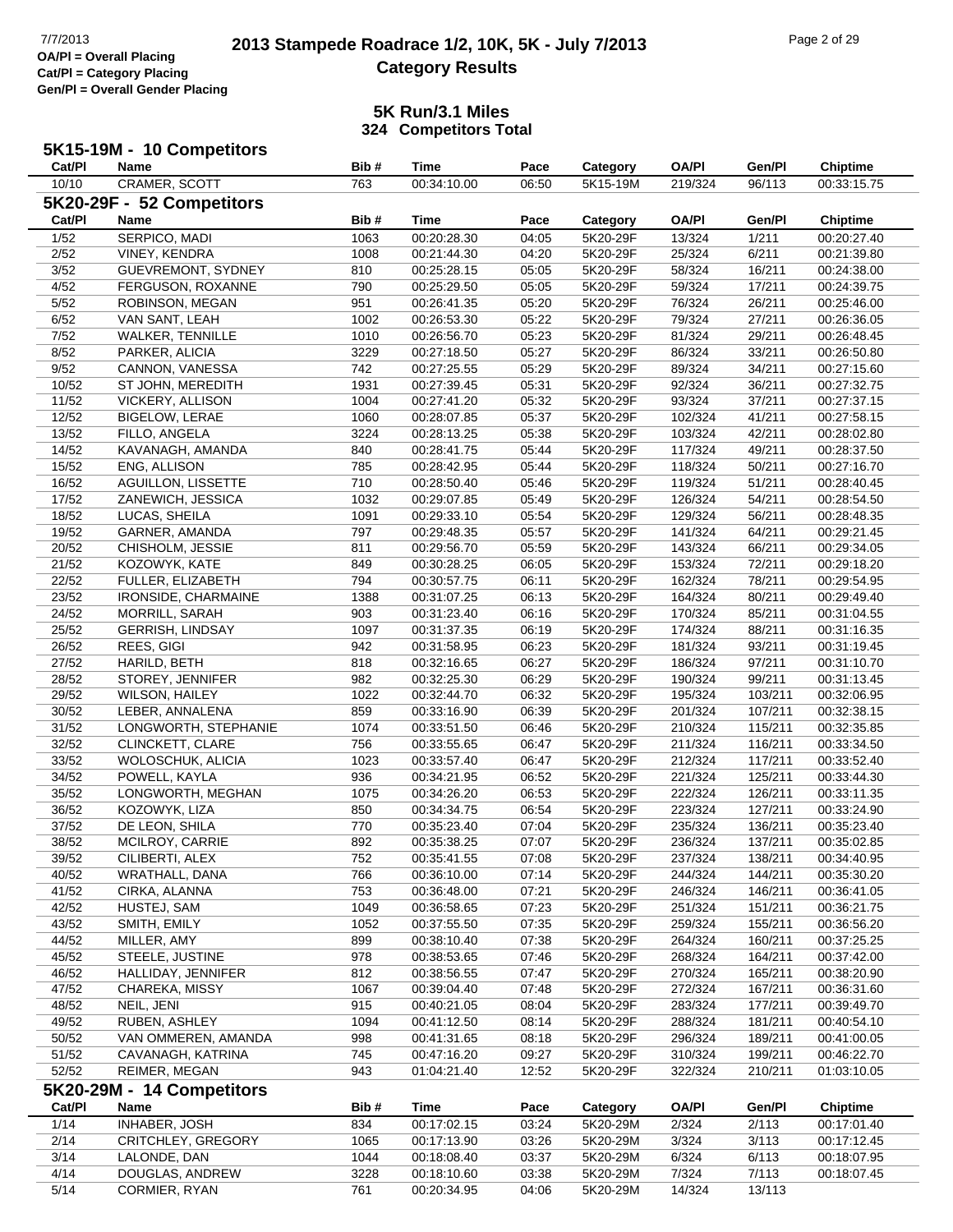**5K20-29M - 14 Competitors**

## **2013 Stampede Roadrace 1/2, 10K, 5K - July 7/2013** Page 3 of 29<br> **Development Care 1/2, 10K, 5K - July 7/2013 Category Results**

| Cat/Pl | <b>Name</b>               | Bib# | Time        | Pace  | Category | <b>OA/PI</b> | Gen/Pl  | <b>Chiptime</b> |
|--------|---------------------------|------|-------------|-------|----------|--------------|---------|-----------------|
|        |                           |      |             |       |          |              |         | 00:20:33.30     |
| 6/14   | DJOUAHRA, NASSIM          | 777  | 00:22:21.75 | 04:28 | 5K20-29M | 29/324       | 22/113  | 00:21:14.70     |
| 7/14   | HOOS, THOMAS              | 826  | 00:23:14.80 | 04:38 | 5K20-29M | 34/324       | 26/113  | 00:23:13.05     |
| 8/14   | MCDONALD, SEAN            | 891  | 00:26:33.40 | 05:18 | 5K20-29M | 71/324       | 48/113  | 00:25:38.20     |
| 9/14   | SKEA, KYLE                | 971  | 00:27:49.50 | 05:33 | 5K20-29M | 96/324       | 59/113  | 00:26:15.75     |
| 10/14  | LESACK, BRAD              | 862  | 00:28:20.60 | 05:40 | 5K20-29M | 106/324      | 63/113  | 00:28:14.50     |
| 11/14  | CIRKA, MATTHEW            | 755  | 00:28:21.05 | 05:40 | 5K20-29M | 107/324      | 64/113  | 00:28:14.85     |
| 12/14  | STEELE, ALEXANDER         | 977  | 00:32:16.65 | 06:27 | 5K20-29M | 187/324      | 90/113  | 00:31:10.85     |
| 13/14  | VON EUW, GREG             | 806  | 00:35:21.80 | 07:04 | 5K20-29M | 233/324      | 98/113  | 00:34:32.45     |
| 14/14  | DE LEON, DANILO           | 1057 | 00:35:23.05 | 07:04 | 5K20-29M | 234/324      | 99/113  | 00:35:02.60     |
|        | 5K30-39F - 64 Competitors |      |             |       |          |              |         |                 |
| Cat/PI | Name                      | Bib# | <b>Time</b> | Pace  | Category | <b>OA/PI</b> | Gen/Pl  | <b>Chiptime</b> |
| 1/64   | STAPLETON, MELANIE        | 975  | 00:23:55.00 | 04:47 | 5K30-39F | 44/324       | 11/211  | 00:23:44.25     |
| 2/64   | DRIEDIGER-MURPHY, LINDSAY | 781  | 00:24:08.85 | 04:49 | 5K30-39F | 46/324       | 12/211  | 00:24:06.05     |
| 3/64   | MAHONEY, CAROLYN          | 882  | 00:24:26.35 | 04:53 | 5K30-39F | 48/324       | 13/211  | 00:24:17.15     |
| 4/64   | WARD, KRISTY              | 1014 | 00:25:04.40 | 05:00 | 5K30-39F | 55/324       | 15/211  | 00:24:52.15     |
| 5/64   | SOUTHAM, CYNTHIA          | 973  | 00:25:47.00 | 05:09 | 5K30-39F | 64/324       | 20/211  | 00:25:11.20     |
| 6/64   | HUNTER, KARIN             | 829  | 00:25:48.95 | 05:09 | 5K30-39F | 65/324       | 21/211  | 00:25:13.25     |
| 7/64   | CHICILO, SHAWNA           | 750  | 00:26:29.35 | 05:17 | 5K30-39F | 70/324       | 23/211  | 00:25:54.10     |
| 8/64   | DEWIT, JENNIFER           | 776  | 00:26:34.15 | 05:18 | 5K30-39F | 72/324       | 24/211  | 00:25:38.15     |
| 9/64   | RICCIARDI, VANESSA        | 948  | 00:26:39.00 | 05:19 | 5K30-39F | 75/324       | 25/211  | 00:26:27.70     |
| 10/64  | BETHELL, ANNETTE          | 723  | 00:27:04.30 | 05:24 | 5K30-39F | 83/324       | 31/211  | 00:26:43.35     |
| 11/64  | PONGO, CARMEN             | 934  | 00:28:03.40 | 05:36 | 5K30-39F | 100/324      | 39/211  | 00:27:01.10     |
| 12/64  | COLGAN, VICKIE            | 1203 | 00:28:05.50 | 05:37 | 5K30-39F | 101/324      | 40/211  | 00:28:05.50     |
| 13/64  | KLEMEN, JANNA             | 847  | 00:28:14.80 | 05:38 | 5K30-39F | 105/324      | 43/211  | 00:27:27.75     |
| 14/64  | NEWMAN, BRANDY            | 917  | 00:28:25.05 | 05:41 | 5K30-39F | 110/324      | 45/211  | 00:28:14.70     |
| 15/64  | DEERE, JEANNETTE          | 772  | 00:28:41.20 | 05:44 | 5K30-39F | 116/324      | 48/211  | 00:28:24.75     |
| 16/64  | PARKER, RHODORA           | 927  | 00:29:20.85 | 05:52 | 5K30-39F | 128/324      | 55/211  | 00:28:36.55     |
| 17/64  | ZAGHLOUL, SARAH           | 1031 | 00:29:33.25 | 05:54 | 5K30-39F | 130/324      | 57/211  | 00:29:26.60     |
| 18/64  | VIG, CHANDRA              | 1006 | 00:29:41.30 | 05:56 | 5K30-39F | 136/324      | 61/211  | 00:29:26.25     |
| 19/64  | <b>BALIC, SANDRA</b>      | 716  | 00:29:42.70 | 05:56 | 5K30-39F | 137/324      | 62/211  | 00:29:31.15     |
| 20/64  | <b>BEST, KATIE</b>        | 722  | 00:30:02.35 | 06:00 | 5K30-39F | 145/324      | 67/211  | 00:28:53.55     |
| 21/64  | THOMPSON, AMANDA          | 989  | 00:30:04.75 | 06:00 | 5K30-39F | 147/324      | 69/211  | 00:29:07.90     |
| 22/64  | FRANDSEN, NICOLE          | 792  | 00:30:09.50 | 06:01 | 5K30-39F | 150/324      | 70/211  | 00:29:50.75     |
| 23/64  | CONNOLLY, KIM             | 758  | 00:30:51.75 | 06:10 | 5K30-39F | 159/324      | 76/211  | 00:30:11.65     |
| 24/64  | STEVENS, SARAH            | 980  | 00:31:13.55 | 06:14 | 5K30-39F | 166/324      | 81/211  | 00:30:03.20     |
| 25/64  | ENGLISH, ALISSA           | 786  | 00:31:19.60 | 06:15 | 5K30-39F | 167/324      | 82/211  | 00:31:01.20     |
| 26/64  | EVELEIGH, LEILA           | 787  | 00:32:04.20 | 06:24 | 5K30-39F | 183/324      | 94/211  | 00:31:31.05     |
| 27/64  | STOY, JESSICA             | 984  | 00:32:05.90 | 06:25 | 5K30-39F | 184/324      | 95/211  | 00:31:43.65     |
| 28/64  | COULTER, ANDRA            | 762  | 00:32:23.35 | 06:28 | 5K30-39F | 188/324      | 98/211  | 00:31:22.00     |
| 29/64  | GIERUS, BOGUSIA           | 798  | 00:32:34.55 | 06:30 | 5K30-39F | 192/324      | 100/211 | 00:32:11.90     |
| 30/64  | MACKAN, KRISTINA          | 874  | 00:32:40.90 | 06:32 | 5K30-39F | 193/324      | 101/211 | 00:31:43.05     |
| 31/64  | MURPHY, NICOLE            | 914  | 00:32:41.10 | 06:32 | 5K30-39F | 194/324      | 102/211 | 00:31:43.40     |
| 32/64  | MORRIS, GAIL              | 904  | 00:32:46.55 | 06:33 | 5K30-39F | 196/324      | 104/211 | 00:31:51.10     |
| 33/64  | BIRD, KARI                | 724  | 00:33:08.55 | 06:37 | 5K30-39F | 199/324      | 105/211 | 00:32:24.60     |
| 34/64  | PAETHKE, ALLISON          | 925  | 00:33:14.45 | 06:38 | 5K30-39F | 200/324      | 106/211 | 00:32:46.50     |
| 35/64  | PLUMB, HEATHER            | 933  | 00:33:26.20 | 06:41 | 5K30-39F | 203/324      | 109/211 | 00:32:35.95     |
| 36/64  | SHLAH, RANDA              | 966  | 00:33:35.85 | 06:43 | 5K30-39F | 206/324      | 111/211 | 00:32:16.10     |
| 37/64  | AMANTE, CHARISHE          | 712  | 00:33:48.55 | 06:45 | 5K30-39F | 209/324      | 114/211 | 00:33:14.50     |
| 38/64  | THIESSEN, CHRISTA         | 987  | 00:33:57.70 | 06:47 | 5K30-39F | 213/324      | 118/211 | 00:33:11.05     |
| 39/64  | MORRISON, KELLY           | 905  | 00:33:58.35 | 06:47 | 5K30-39F | 214/324      | 119/211 | 00:33:02.95     |
| 40/64  | <b>HISTON, KARIN</b>      | 822  | 00:34:07.55 | 06:49 | 5K30-39F | 216/324      | 121/211 | 00:33:49.90     |
| 41/64  | GOLDBERG, AMY             | 801  | 00:34:08.50 | 06:49 | 5K30-39F | 217/324      | 122/211 | 00:33:31.20     |
| 42/64  | LETAL, JERUSHA            | 863  | 00:34:45.95 | 06:57 | 5K30-39F | 227/324      | 131/211 | 00:33:51.10     |
| 43/64  | WHITE, CHRISTA            | 1088 | 00:34:53.30 | 06:58 | 5K30-39F | 228/324      | 132/211 | 00:34:06.55     |
| 44/64  | KEMP, JENNIFER            | 842  | 00:35:59.65 | 07:11 | 5K30-39F | 241/324      | 142/211 | 00:34:50.80     |
| 45/64  | HENRY, MARLENE            | 819  | 00:36:03.30 | 07:12 | 5K30-39F | 243/324      | 143/211 | 00:35:51.65     |
| 46/64  | JENKINS, KIM              | 837  | 00:36:37.60 | 07:19 | 5K30-39F | 245/324      | 145/211 | 00:36:07.60     |
| 47/64  | DANIELS, TOBEY            | 767  | 00:36:48.70 | 07:21 | 5K30-39F | 248/324      | 148/211 | 00:35:22.55     |
| 48/64  | PEACEY, AMANDA            | 1045 | 00:36:48.70 | 07:21 | 5K30-39F | 249/324      | 149/211 | 00:35:23.15     |
| 49/64  | MACPHEE, CHARLA           | 879  | 00:37:26.85 | 07:29 | 5K30-39F | 256/324      | 153/211 | 00:36:58.50     |
| 50/64  | STACEY, AMANDA            | 1090 | 00:37:30.70 | 07:30 | 5K30-39F | 258/324      | 154/211 | 00:36:10.15     |
|        |                           |      |             |       |          |              |         |                 |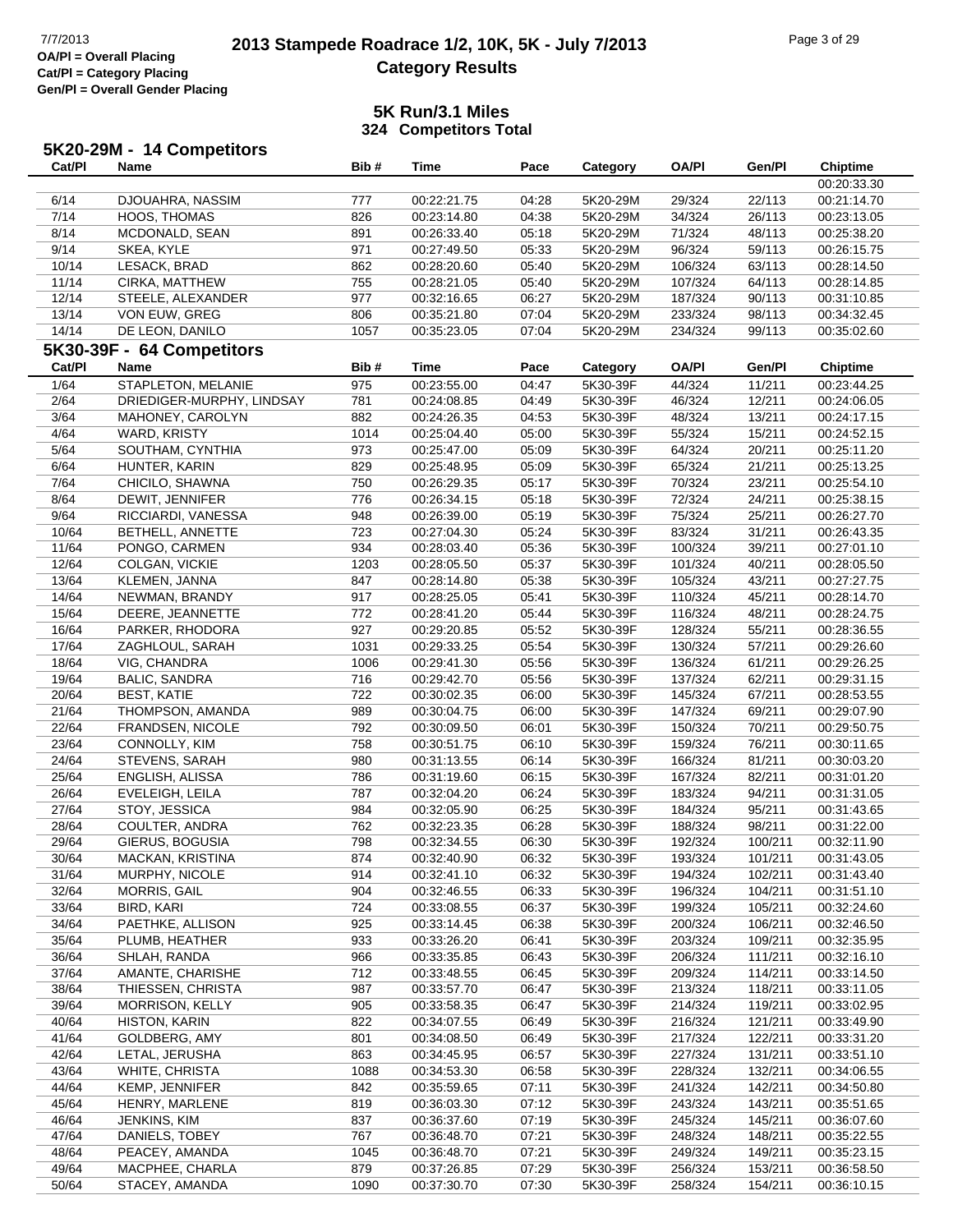### **2013 Stampede Roadrace 1/2, 10K, 5K - July 7/2013** Page 4 of 29 Page 4 of 29 **Category Results**

| <b>Name</b>       | Bib#                                                                                                                                                                                                                                                                                                                                                                                                                                                                                                                                                                                                                                                                                                                                                                                                                                                                                                           | <b>Time</b>                                                                                                                                                                                                                                                                                            | Pace                                                                                                                                                                                                                                                                                                                                                                                                                                                                                                                                                                                                                                | Category                                                                                                                                                                                                                                                                                                                                                                             | <b>OA/PI</b>                                                                                                                                                                                                                                                                                                                                                                                                                                                                                             | Gen/Pl                                                                                                                                                                                                                                                                                                                                                                                                                                                                                               | <b>Chiptime</b>                                                                                                                                                                                                                                                                                                                                                                                                                                        |
|-------------------|----------------------------------------------------------------------------------------------------------------------------------------------------------------------------------------------------------------------------------------------------------------------------------------------------------------------------------------------------------------------------------------------------------------------------------------------------------------------------------------------------------------------------------------------------------------------------------------------------------------------------------------------------------------------------------------------------------------------------------------------------------------------------------------------------------------------------------------------------------------------------------------------------------------|--------------------------------------------------------------------------------------------------------------------------------------------------------------------------------------------------------------------------------------------------------------------------------------------------------|-------------------------------------------------------------------------------------------------------------------------------------------------------------------------------------------------------------------------------------------------------------------------------------------------------------------------------------------------------------------------------------------------------------------------------------------------------------------------------------------------------------------------------------------------------------------------------------------------------------------------------------|--------------------------------------------------------------------------------------------------------------------------------------------------------------------------------------------------------------------------------------------------------------------------------------------------------------------------------------------------------------------------------------|----------------------------------------------------------------------------------------------------------------------------------------------------------------------------------------------------------------------------------------------------------------------------------------------------------------------------------------------------------------------------------------------------------------------------------------------------------------------------------------------------------|------------------------------------------------------------------------------------------------------------------------------------------------------------------------------------------------------------------------------------------------------------------------------------------------------------------------------------------------------------------------------------------------------------------------------------------------------------------------------------------------------|--------------------------------------------------------------------------------------------------------------------------------------------------------------------------------------------------------------------------------------------------------------------------------------------------------------------------------------------------------------------------------------------------------------------------------------------------------|
| VILLENEUVE, ROBIN | 1007                                                                                                                                                                                                                                                                                                                                                                                                                                                                                                                                                                                                                                                                                                                                                                                                                                                                                                           | 00:38:10.95                                                                                                                                                                                                                                                                                            | 07:38                                                                                                                                                                                                                                                                                                                                                                                                                                                                                                                                                                                                                               | 5K30-39F                                                                                                                                                                                                                                                                                                                                                                             | 265/324                                                                                                                                                                                                                                                                                                                                                                                                                                                                                                  | 161/211                                                                                                                                                                                                                                                                                                                                                                                                                                                                                              | 00:37:02.70                                                                                                                                                                                                                                                                                                                                                                                                                                            |
|                   | 727                                                                                                                                                                                                                                                                                                                                                                                                                                                                                                                                                                                                                                                                                                                                                                                                                                                                                                            |                                                                                                                                                                                                                                                                                                        |                                                                                                                                                                                                                                                                                                                                                                                                                                                                                                                                                                                                                                     | 5K30-39F                                                                                                                                                                                                                                                                                                                                                                             |                                                                                                                                                                                                                                                                                                                                                                                                                                                                                                          |                                                                                                                                                                                                                                                                                                                                                                                                                                                                                                      | 00:37:18.95                                                                                                                                                                                                                                                                                                                                                                                                                                            |
| FRASER, MARYANN   | 1099                                                                                                                                                                                                                                                                                                                                                                                                                                                                                                                                                                                                                                                                                                                                                                                                                                                                                                           | 00:39:00.40                                                                                                                                                                                                                                                                                            | 07:48                                                                                                                                                                                                                                                                                                                                                                                                                                                                                                                                                                                                                               |                                                                                                                                                                                                                                                                                                                                                                                      |                                                                                                                                                                                                                                                                                                                                                                                                                                                                                                          | 166/211                                                                                                                                                                                                                                                                                                                                                                                                                                                                                              | 00:36:11.50                                                                                                                                                                                                                                                                                                                                                                                                                                            |
|                   | 883                                                                                                                                                                                                                                                                                                                                                                                                                                                                                                                                                                                                                                                                                                                                                                                                                                                                                                            | 00:39:13.25                                                                                                                                                                                                                                                                                            | 07:50                                                                                                                                                                                                                                                                                                                                                                                                                                                                                                                                                                                                                               | 5K30-39F                                                                                                                                                                                                                                                                                                                                                                             |                                                                                                                                                                                                                                                                                                                                                                                                                                                                                                          |                                                                                                                                                                                                                                                                                                                                                                                                                                                                                                      | 00:38:04.15                                                                                                                                                                                                                                                                                                                                                                                                                                            |
|                   |                                                                                                                                                                                                                                                                                                                                                                                                                                                                                                                                                                                                                                                                                                                                                                                                                                                                                                                |                                                                                                                                                                                                                                                                                                        |                                                                                                                                                                                                                                                                                                                                                                                                                                                                                                                                                                                                                                     |                                                                                                                                                                                                                                                                                                                                                                                      |                                                                                                                                                                                                                                                                                                                                                                                                                                                                                                          |                                                                                                                                                                                                                                                                                                                                                                                                                                                                                                      | 00:38:52.75                                                                                                                                                                                                                                                                                                                                                                                                                                            |
|                   |                                                                                                                                                                                                                                                                                                                                                                                                                                                                                                                                                                                                                                                                                                                                                                                                                                                                                                                |                                                                                                                                                                                                                                                                                                        |                                                                                                                                                                                                                                                                                                                                                                                                                                                                                                                                                                                                                                     |                                                                                                                                                                                                                                                                                                                                                                                      |                                                                                                                                                                                                                                                                                                                                                                                                                                                                                                          |                                                                                                                                                                                                                                                                                                                                                                                                                                                                                                      | 00:38:53.40                                                                                                                                                                                                                                                                                                                                                                                                                                            |
|                   |                                                                                                                                                                                                                                                                                                                                                                                                                                                                                                                                                                                                                                                                                                                                                                                                                                                                                                                |                                                                                                                                                                                                                                                                                                        |                                                                                                                                                                                                                                                                                                                                                                                                                                                                                                                                                                                                                                     |                                                                                                                                                                                                                                                                                                                                                                                      |                                                                                                                                                                                                                                                                                                                                                                                                                                                                                                          |                                                                                                                                                                                                                                                                                                                                                                                                                                                                                                      | 00:37:58.85                                                                                                                                                                                                                                                                                                                                                                                                                                            |
|                   |                                                                                                                                                                                                                                                                                                                                                                                                                                                                                                                                                                                                                                                                                                                                                                                                                                                                                                                |                                                                                                                                                                                                                                                                                                        |                                                                                                                                                                                                                                                                                                                                                                                                                                                                                                                                                                                                                                     |                                                                                                                                                                                                                                                                                                                                                                                      |                                                                                                                                                                                                                                                                                                                                                                                                                                                                                                          |                                                                                                                                                                                                                                                                                                                                                                                                                                                                                                      | 00:38:24.30                                                                                                                                                                                                                                                                                                                                                                                                                                            |
|                   |                                                                                                                                                                                                                                                                                                                                                                                                                                                                                                                                                                                                                                                                                                                                                                                                                                                                                                                |                                                                                                                                                                                                                                                                                                        |                                                                                                                                                                                                                                                                                                                                                                                                                                                                                                                                                                                                                                     |                                                                                                                                                                                                                                                                                                                                                                                      |                                                                                                                                                                                                                                                                                                                                                                                                                                                                                                          |                                                                                                                                                                                                                                                                                                                                                                                                                                                                                                      | 00:39:09.70                                                                                                                                                                                                                                                                                                                                                                                                                                            |
|                   |                                                                                                                                                                                                                                                                                                                                                                                                                                                                                                                                                                                                                                                                                                                                                                                                                                                                                                                |                                                                                                                                                                                                                                                                                                        |                                                                                                                                                                                                                                                                                                                                                                                                                                                                                                                                                                                                                                     |                                                                                                                                                                                                                                                                                                                                                                                      |                                                                                                                                                                                                                                                                                                                                                                                                                                                                                                          |                                                                                                                                                                                                                                                                                                                                                                                                                                                                                                      | 00:39:36.35                                                                                                                                                                                                                                                                                                                                                                                                                                            |
|                   |                                                                                                                                                                                                                                                                                                                                                                                                                                                                                                                                                                                                                                                                                                                                                                                                                                                                                                                |                                                                                                                                                                                                                                                                                                        |                                                                                                                                                                                                                                                                                                                                                                                                                                                                                                                                                                                                                                     |                                                                                                                                                                                                                                                                                                                                                                                      |                                                                                                                                                                                                                                                                                                                                                                                                                                                                                                          |                                                                                                                                                                                                                                                                                                                                                                                                                                                                                                      | 00:40:07.95                                                                                                                                                                                                                                                                                                                                                                                                                                            |
|                   |                                                                                                                                                                                                                                                                                                                                                                                                                                                                                                                                                                                                                                                                                                                                                                                                                                                                                                                |                                                                                                                                                                                                                                                                                                        |                                                                                                                                                                                                                                                                                                                                                                                                                                                                                                                                                                                                                                     |                                                                                                                                                                                                                                                                                                                                                                                      |                                                                                                                                                                                                                                                                                                                                                                                                                                                                                                          |                                                                                                                                                                                                                                                                                                                                                                                                                                                                                                      | 00:44:07.10                                                                                                                                                                                                                                                                                                                                                                                                                                            |
|                   |                                                                                                                                                                                                                                                                                                                                                                                                                                                                                                                                                                                                                                                                                                                                                                                                                                                                                                                |                                                                                                                                                                                                                                                                                                        |                                                                                                                                                                                                                                                                                                                                                                                                                                                                                                                                                                                                                                     |                                                                                                                                                                                                                                                                                                                                                                                      |                                                                                                                                                                                                                                                                                                                                                                                                                                                                                                          |                                                                                                                                                                                                                                                                                                                                                                                                                                                                                                      | 00:51:20.40                                                                                                                                                                                                                                                                                                                                                                                                                                            |
|                   |                                                                                                                                                                                                                                                                                                                                                                                                                                                                                                                                                                                                                                                                                                                                                                                                                                                                                                                |                                                                                                                                                                                                                                                                                                        |                                                                                                                                                                                                                                                                                                                                                                                                                                                                                                                                                                                                                                     |                                                                                                                                                                                                                                                                                                                                                                                      |                                                                                                                                                                                                                                                                                                                                                                                                                                                                                                          |                                                                                                                                                                                                                                                                                                                                                                                                                                                                                                      | 01:10:25.75                                                                                                                                                                                                                                                                                                                                                                                                                                            |
|                   |                                                                                                                                                                                                                                                                                                                                                                                                                                                                                                                                                                                                                                                                                                                                                                                                                                                                                                                |                                                                                                                                                                                                                                                                                                        |                                                                                                                                                                                                                                                                                                                                                                                                                                                                                                                                                                                                                                     |                                                                                                                                                                                                                                                                                                                                                                                      |                                                                                                                                                                                                                                                                                                                                                                                                                                                                                                          |                                                                                                                                                                                                                                                                                                                                                                                                                                                                                                      |                                                                                                                                                                                                                                                                                                                                                                                                                                                        |
|                   |                                                                                                                                                                                                                                                                                                                                                                                                                                                                                                                                                                                                                                                                                                                                                                                                                                                                                                                |                                                                                                                                                                                                                                                                                                        |                                                                                                                                                                                                                                                                                                                                                                                                                                                                                                                                                                                                                                     |                                                                                                                                                                                                                                                                                                                                                                                      |                                                                                                                                                                                                                                                                                                                                                                                                                                                                                                          |                                                                                                                                                                                                                                                                                                                                                                                                                                                                                                      | <b>Chiptime</b>                                                                                                                                                                                                                                                                                                                                                                                                                                        |
|                   |                                                                                                                                                                                                                                                                                                                                                                                                                                                                                                                                                                                                                                                                                                                                                                                                                                                                                                                |                                                                                                                                                                                                                                                                                                        |                                                                                                                                                                                                                                                                                                                                                                                                                                                                                                                                                                                                                                     |                                                                                                                                                                                                                                                                                                                                                                                      |                                                                                                                                                                                                                                                                                                                                                                                                                                                                                                          |                                                                                                                                                                                                                                                                                                                                                                                                                                                                                                      | 00:20:10.05                                                                                                                                                                                                                                                                                                                                                                                                                                            |
|                   |                                                                                                                                                                                                                                                                                                                                                                                                                                                                                                                                                                                                                                                                                                                                                                                                                                                                                                                |                                                                                                                                                                                                                                                                                                        |                                                                                                                                                                                                                                                                                                                                                                                                                                                                                                                                                                                                                                     |                                                                                                                                                                                                                                                                                                                                                                                      |                                                                                                                                                                                                                                                                                                                                                                                                                                                                                                          |                                                                                                                                                                                                                                                                                                                                                                                                                                                                                                      | 00:20:08.90                                                                                                                                                                                                                                                                                                                                                                                                                                            |
|                   |                                                                                                                                                                                                                                                                                                                                                                                                                                                                                                                                                                                                                                                                                                                                                                                                                                                                                                                |                                                                                                                                                                                                                                                                                                        |                                                                                                                                                                                                                                                                                                                                                                                                                                                                                                                                                                                                                                     |                                                                                                                                                                                                                                                                                                                                                                                      |                                                                                                                                                                                                                                                                                                                                                                                                                                                                                                          |                                                                                                                                                                                                                                                                                                                                                                                                                                                                                                      | 00:23:00.45                                                                                                                                                                                                                                                                                                                                                                                                                                            |
|                   |                                                                                                                                                                                                                                                                                                                                                                                                                                                                                                                                                                                                                                                                                                                                                                                                                                                                                                                |                                                                                                                                                                                                                                                                                                        |                                                                                                                                                                                                                                                                                                                                                                                                                                                                                                                                                                                                                                     |                                                                                                                                                                                                                                                                                                                                                                                      |                                                                                                                                                                                                                                                                                                                                                                                                                                                                                                          |                                                                                                                                                                                                                                                                                                                                                                                                                                                                                                      |                                                                                                                                                                                                                                                                                                                                                                                                                                                        |
|                   |                                                                                                                                                                                                                                                                                                                                                                                                                                                                                                                                                                                                                                                                                                                                                                                                                                                                                                                |                                                                                                                                                                                                                                                                                                        |                                                                                                                                                                                                                                                                                                                                                                                                                                                                                                                                                                                                                                     |                                                                                                                                                                                                                                                                                                                                                                                      |                                                                                                                                                                                                                                                                                                                                                                                                                                                                                                          |                                                                                                                                                                                                                                                                                                                                                                                                                                                                                                      | 00:22:39.75                                                                                                                                                                                                                                                                                                                                                                                                                                            |
|                   |                                                                                                                                                                                                                                                                                                                                                                                                                                                                                                                                                                                                                                                                                                                                                                                                                                                                                                                |                                                                                                                                                                                                                                                                                                        |                                                                                                                                                                                                                                                                                                                                                                                                                                                                                                                                                                                                                                     |                                                                                                                                                                                                                                                                                                                                                                                      |                                                                                                                                                                                                                                                                                                                                                                                                                                                                                                          |                                                                                                                                                                                                                                                                                                                                                                                                                                                                                                      | 00:24:00.95                                                                                                                                                                                                                                                                                                                                                                                                                                            |
|                   |                                                                                                                                                                                                                                                                                                                                                                                                                                                                                                                                                                                                                                                                                                                                                                                                                                                                                                                |                                                                                                                                                                                                                                                                                                        |                                                                                                                                                                                                                                                                                                                                                                                                                                                                                                                                                                                                                                     |                                                                                                                                                                                                                                                                                                                                                                                      |                                                                                                                                                                                                                                                                                                                                                                                                                                                                                                          |                                                                                                                                                                                                                                                                                                                                                                                                                                                                                                      | 00:24:46.40                                                                                                                                                                                                                                                                                                                                                                                                                                            |
|                   |                                                                                                                                                                                                                                                                                                                                                                                                                                                                                                                                                                                                                                                                                                                                                                                                                                                                                                                |                                                                                                                                                                                                                                                                                                        |                                                                                                                                                                                                                                                                                                                                                                                                                                                                                                                                                                                                                                     |                                                                                                                                                                                                                                                                                                                                                                                      |                                                                                                                                                                                                                                                                                                                                                                                                                                                                                                          |                                                                                                                                                                                                                                                                                                                                                                                                                                                                                                      | 00:24:17.95                                                                                                                                                                                                                                                                                                                                                                                                                                            |
|                   |                                                                                                                                                                                                                                                                                                                                                                                                                                                                                                                                                                                                                                                                                                                                                                                                                                                                                                                |                                                                                                                                                                                                                                                                                                        |                                                                                                                                                                                                                                                                                                                                                                                                                                                                                                                                                                                                                                     |                                                                                                                                                                                                                                                                                                                                                                                      |                                                                                                                                                                                                                                                                                                                                                                                                                                                                                                          |                                                                                                                                                                                                                                                                                                                                                                                                                                                                                                      | 00:25:55.30                                                                                                                                                                                                                                                                                                                                                                                                                                            |
|                   |                                                                                                                                                                                                                                                                                                                                                                                                                                                                                                                                                                                                                                                                                                                                                                                                                                                                                                                |                                                                                                                                                                                                                                                                                                        |                                                                                                                                                                                                                                                                                                                                                                                                                                                                                                                                                                                                                                     |                                                                                                                                                                                                                                                                                                                                                                                      |                                                                                                                                                                                                                                                                                                                                                                                                                                                                                                          |                                                                                                                                                                                                                                                                                                                                                                                                                                                                                                      | 00:25:58.70                                                                                                                                                                                                                                                                                                                                                                                                                                            |
|                   |                                                                                                                                                                                                                                                                                                                                                                                                                                                                                                                                                                                                                                                                                                                                                                                                                                                                                                                |                                                                                                                                                                                                                                                                                                        |                                                                                                                                                                                                                                                                                                                                                                                                                                                                                                                                                                                                                                     |                                                                                                                                                                                                                                                                                                                                                                                      |                                                                                                                                                                                                                                                                                                                                                                                                                                                                                                          |                                                                                                                                                                                                                                                                                                                                                                                                                                                                                                      | 00:26:35.65                                                                                                                                                                                                                                                                                                                                                                                                                                            |
|                   |                                                                                                                                                                                                                                                                                                                                                                                                                                                                                                                                                                                                                                                                                                                                                                                                                                                                                                                |                                                                                                                                                                                                                                                                                                        |                                                                                                                                                                                                                                                                                                                                                                                                                                                                                                                                                                                                                                     |                                                                                                                                                                                                                                                                                                                                                                                      |                                                                                                                                                                                                                                                                                                                                                                                                                                                                                                          |                                                                                                                                                                                                                                                                                                                                                                                                                                                                                                      | 00:28:59.10                                                                                                                                                                                                                                                                                                                                                                                                                                            |
|                   |                                                                                                                                                                                                                                                                                                                                                                                                                                                                                                                                                                                                                                                                                                                                                                                                                                                                                                                |                                                                                                                                                                                                                                                                                                        |                                                                                                                                                                                                                                                                                                                                                                                                                                                                                                                                                                                                                                     |                                                                                                                                                                                                                                                                                                                                                                                      |                                                                                                                                                                                                                                                                                                                                                                                                                                                                                                          |                                                                                                                                                                                                                                                                                                                                                                                                                                                                                                      | 00:28:00.75                                                                                                                                                                                                                                                                                                                                                                                                                                            |
|                   |                                                                                                                                                                                                                                                                                                                                                                                                                                                                                                                                                                                                                                                                                                                                                                                                                                                                                                                |                                                                                                                                                                                                                                                                                                        |                                                                                                                                                                                                                                                                                                                                                                                                                                                                                                                                                                                                                                     |                                                                                                                                                                                                                                                                                                                                                                                      |                                                                                                                                                                                                                                                                                                                                                                                                                                                                                                          |                                                                                                                                                                                                                                                                                                                                                                                                                                                                                                      | 00:29:09.90                                                                                                                                                                                                                                                                                                                                                                                                                                            |
| JOHNSON, JEFFREY  |                                                                                                                                                                                                                                                                                                                                                                                                                                                                                                                                                                                                                                                                                                                                                                                                                                                                                                                | 00:30:37.05                                                                                                                                                                                                                                                                                            | 06:07                                                                                                                                                                                                                                                                                                                                                                                                                                                                                                                                                                                                                               | 5K30-39M                                                                                                                                                                                                                                                                                                                                                                             |                                                                                                                                                                                                                                                                                                                                                                                                                                                                                                          |                                                                                                                                                                                                                                                                                                                                                                                                                                                                                                      | 00:29:09.55                                                                                                                                                                                                                                                                                                                                                                                                                                            |
| WARREN, MATT      | 1015                                                                                                                                                                                                                                                                                                                                                                                                                                                                                                                                                                                                                                                                                                                                                                                                                                                                                                           | 00:30:52.00                                                                                                                                                                                                                                                                                            | 06:10                                                                                                                                                                                                                                                                                                                                                                                                                                                                                                                                                                                                                               | 5K30-39M                                                                                                                                                                                                                                                                                                                                                                             | 160/324                                                                                                                                                                                                                                                                                                                                                                                                                                                                                                  | 84/113                                                                                                                                                                                                                                                                                                                                                                                                                                                                                               | 00:29:56.00                                                                                                                                                                                                                                                                                                                                                                                                                                            |
| KOIZUMI, JAMES    | 1087                                                                                                                                                                                                                                                                                                                                                                                                                                                                                                                                                                                                                                                                                                                                                                                                                                                                                                           | 00:31:31.40                                                                                                                                                                                                                                                                                            | 06:18                                                                                                                                                                                                                                                                                                                                                                                                                                                                                                                                                                                                                               | 5K30-39M                                                                                                                                                                                                                                                                                                                                                                             | 172/324                                                                                                                                                                                                                                                                                                                                                                                                                                                                                                  | 86/113                                                                                                                                                                                                                                                                                                                                                                                                                                                                                               | 00:30:06.75                                                                                                                                                                                                                                                                                                                                                                                                                                            |
| MAK, DARREN       | 885                                                                                                                                                                                                                                                                                                                                                                                                                                                                                                                                                                                                                                                                                                                                                                                                                                                                                                            | 00:36:00.35                                                                                                                                                                                                                                                                                            | 07:12                                                                                                                                                                                                                                                                                                                                                                                                                                                                                                                                                                                                                               | 5K30-39M                                                                                                                                                                                                                                                                                                                                                                             | 242/324                                                                                                                                                                                                                                                                                                                                                                                                                                                                                                  | 100/113                                                                                                                                                                                                                                                                                                                                                                                                                                                                                              | 00:34:58.65                                                                                                                                                                                                                                                                                                                                                                                                                                            |
| LOBB, CHRIS       | 867                                                                                                                                                                                                                                                                                                                                                                                                                                                                                                                                                                                                                                                                                                                                                                                                                                                                                                            | 00:37:11.80                                                                                                                                                                                                                                                                                            | 07:26                                                                                                                                                                                                                                                                                                                                                                                                                                                                                                                                                                                                                               | 5K30-39M                                                                                                                                                                                                                                                                                                                                                                             | 254/324                                                                                                                                                                                                                                                                                                                                                                                                                                                                                                  | 103/113                                                                                                                                                                                                                                                                                                                                                                                                                                                                                              | 00:36:36.75                                                                                                                                                                                                                                                                                                                                                                                                                                            |
|                   |                                                                                                                                                                                                                                                                                                                                                                                                                                                                                                                                                                                                                                                                                                                                                                                                                                                                                                                |                                                                                                                                                                                                                                                                                                        |                                                                                                                                                                                                                                                                                                                                                                                                                                                                                                                                                                                                                                     |                                                                                                                                                                                                                                                                                                                                                                                      |                                                                                                                                                                                                                                                                                                                                                                                                                                                                                                          |                                                                                                                                                                                                                                                                                                                                                                                                                                                                                                      | 00:45:26.85                                                                                                                                                                                                                                                                                                                                                                                                                                            |
|                   | 881                                                                                                                                                                                                                                                                                                                                                                                                                                                                                                                                                                                                                                                                                                                                                                                                                                                                                                            | 01:10:25.60                                                                                                                                                                                                                                                                                            |                                                                                                                                                                                                                                                                                                                                                                                                                                                                                                                                                                                                                                     | 5K30-39M                                                                                                                                                                                                                                                                                                                                                                             |                                                                                                                                                                                                                                                                                                                                                                                                                                                                                                          | 113/113                                                                                                                                                                                                                                                                                                                                                                                                                                                                                              | 01:10:25.60                                                                                                                                                                                                                                                                                                                                                                                                                                            |
|                   |                                                                                                                                                                                                                                                                                                                                                                                                                                                                                                                                                                                                                                                                                                                                                                                                                                                                                                                |                                                                                                                                                                                                                                                                                                        |                                                                                                                                                                                                                                                                                                                                                                                                                                                                                                                                                                                                                                     |                                                                                                                                                                                                                                                                                                                                                                                      |                                                                                                                                                                                                                                                                                                                                                                                                                                                                                                          |                                                                                                                                                                                                                                                                                                                                                                                                                                                                                                      |                                                                                                                                                                                                                                                                                                                                                                                                                                                        |
| Name              |                                                                                                                                                                                                                                                                                                                                                                                                                                                                                                                                                                                                                                                                                                                                                                                                                                                                                                                |                                                                                                                                                                                                                                                                                                        |                                                                                                                                                                                                                                                                                                                                                                                                                                                                                                                                                                                                                                     |                                                                                                                                                                                                                                                                                                                                                                                      |                                                                                                                                                                                                                                                                                                                                                                                                                                                                                                          |                                                                                                                                                                                                                                                                                                                                                                                                                                                                                                      | <b>Chiptime</b>                                                                                                                                                                                                                                                                                                                                                                                                                                        |
|                   |                                                                                                                                                                                                                                                                                                                                                                                                                                                                                                                                                                                                                                                                                                                                                                                                                                                                                                                |                                                                                                                                                                                                                                                                                                        |                                                                                                                                                                                                                                                                                                                                                                                                                                                                                                                                                                                                                                     |                                                                                                                                                                                                                                                                                                                                                                                      |                                                                                                                                                                                                                                                                                                                                                                                                                                                                                                          |                                                                                                                                                                                                                                                                                                                                                                                                                                                                                                      | 00:21:21.40                                                                                                                                                                                                                                                                                                                                                                                                                                            |
|                   |                                                                                                                                                                                                                                                                                                                                                                                                                                                                                                                                                                                                                                                                                                                                                                                                                                                                                                                |                                                                                                                                                                                                                                                                                                        |                                                                                                                                                                                                                                                                                                                                                                                                                                                                                                                                                                                                                                     |                                                                                                                                                                                                                                                                                                                                                                                      |                                                                                                                                                                                                                                                                                                                                                                                                                                                                                                          |                                                                                                                                                                                                                                                                                                                                                                                                                                                                                                      | 00:24:23.70                                                                                                                                                                                                                                                                                                                                                                                                                                            |
|                   |                                                                                                                                                                                                                                                                                                                                                                                                                                                                                                                                                                                                                                                                                                                                                                                                                                                                                                                |                                                                                                                                                                                                                                                                                                        |                                                                                                                                                                                                                                                                                                                                                                                                                                                                                                                                                                                                                                     |                                                                                                                                                                                                                                                                                                                                                                                      |                                                                                                                                                                                                                                                                                                                                                                                                                                                                                                          |                                                                                                                                                                                                                                                                                                                                                                                                                                                                                                      | 00:25:46.35                                                                                                                                                                                                                                                                                                                                                                                                                                            |
|                   |                                                                                                                                                                                                                                                                                                                                                                                                                                                                                                                                                                                                                                                                                                                                                                                                                                                                                                                |                                                                                                                                                                                                                                                                                                        |                                                                                                                                                                                                                                                                                                                                                                                                                                                                                                                                                                                                                                     |                                                                                                                                                                                                                                                                                                                                                                                      |                                                                                                                                                                                                                                                                                                                                                                                                                                                                                                          |                                                                                                                                                                                                                                                                                                                                                                                                                                                                                                      | 00:26:50.20                                                                                                                                                                                                                                                                                                                                                                                                                                            |
|                   |                                                                                                                                                                                                                                                                                                                                                                                                                                                                                                                                                                                                                                                                                                                                                                                                                                                                                                                |                                                                                                                                                                                                                                                                                                        |                                                                                                                                                                                                                                                                                                                                                                                                                                                                                                                                                                                                                                     |                                                                                                                                                                                                                                                                                                                                                                                      |                                                                                                                                                                                                                                                                                                                                                                                                                                                                                                          |                                                                                                                                                                                                                                                                                                                                                                                                                                                                                                      | 00:26:25.30                                                                                                                                                                                                                                                                                                                                                                                                                                            |
|                   |                                                                                                                                                                                                                                                                                                                                                                                                                                                                                                                                                                                                                                                                                                                                                                                                                                                                                                                |                                                                                                                                                                                                                                                                                                        |                                                                                                                                                                                                                                                                                                                                                                                                                                                                                                                                                                                                                                     |                                                                                                                                                                                                                                                                                                                                                                                      |                                                                                                                                                                                                                                                                                                                                                                                                                                                                                                          |                                                                                                                                                                                                                                                                                                                                                                                                                                                                                                      | 00:26:52.70                                                                                                                                                                                                                                                                                                                                                                                                                                            |
|                   |                                                                                                                                                                                                                                                                                                                                                                                                                                                                                                                                                                                                                                                                                                                                                                                                                                                                                                                |                                                                                                                                                                                                                                                                                                        |                                                                                                                                                                                                                                                                                                                                                                                                                                                                                                                                                                                                                                     |                                                                                                                                                                                                                                                                                                                                                                                      |                                                                                                                                                                                                                                                                                                                                                                                                                                                                                                          |                                                                                                                                                                                                                                                                                                                                                                                                                                                                                                      |                                                                                                                                                                                                                                                                                                                                                                                                                                                        |
|                   |                                                                                                                                                                                                                                                                                                                                                                                                                                                                                                                                                                                                                                                                                                                                                                                                                                                                                                                |                                                                                                                                                                                                                                                                                                        |                                                                                                                                                                                                                                                                                                                                                                                                                                                                                                                                                                                                                                     |                                                                                                                                                                                                                                                                                                                                                                                      |                                                                                                                                                                                                                                                                                                                                                                                                                                                                                                          |                                                                                                                                                                                                                                                                                                                                                                                                                                                                                                      | 00:27:25.45                                                                                                                                                                                                                                                                                                                                                                                                                                            |
|                   |                                                                                                                                                                                                                                                                                                                                                                                                                                                                                                                                                                                                                                                                                                                                                                                                                                                                                                                |                                                                                                                                                                                                                                                                                                        |                                                                                                                                                                                                                                                                                                                                                                                                                                                                                                                                                                                                                                     |                                                                                                                                                                                                                                                                                                                                                                                      |                                                                                                                                                                                                                                                                                                                                                                                                                                                                                                          |                                                                                                                                                                                                                                                                                                                                                                                                                                                                                                      | 00:28:08.70                                                                                                                                                                                                                                                                                                                                                                                                                                            |
|                   |                                                                                                                                                                                                                                                                                                                                                                                                                                                                                                                                                                                                                                                                                                                                                                                                                                                                                                                |                                                                                                                                                                                                                                                                                                        |                                                                                                                                                                                                                                                                                                                                                                                                                                                                                                                                                                                                                                     |                                                                                                                                                                                                                                                                                                                                                                                      |                                                                                                                                                                                                                                                                                                                                                                                                                                                                                                          |                                                                                                                                                                                                                                                                                                                                                                                                                                                                                                      | 00:28:10.20                                                                                                                                                                                                                                                                                                                                                                                                                                            |
|                   |                                                                                                                                                                                                                                                                                                                                                                                                                                                                                                                                                                                                                                                                                                                                                                                                                                                                                                                |                                                                                                                                                                                                                                                                                                        |                                                                                                                                                                                                                                                                                                                                                                                                                                                                                                                                                                                                                                     |                                                                                                                                                                                                                                                                                                                                                                                      |                                                                                                                                                                                                                                                                                                                                                                                                                                                                                                          |                                                                                                                                                                                                                                                                                                                                                                                                                                                                                                      | 00:28:17.20                                                                                                                                                                                                                                                                                                                                                                                                                                            |
|                   |                                                                                                                                                                                                                                                                                                                                                                                                                                                                                                                                                                                                                                                                                                                                                                                                                                                                                                                |                                                                                                                                                                                                                                                                                                        |                                                                                                                                                                                                                                                                                                                                                                                                                                                                                                                                                                                                                                     |                                                                                                                                                                                                                                                                                                                                                                                      |                                                                                                                                                                                                                                                                                                                                                                                                                                                                                                          |                                                                                                                                                                                                                                                                                                                                                                                                                                                                                                      | 00:29:14.95                                                                                                                                                                                                                                                                                                                                                                                                                                            |
|                   |                                                                                                                                                                                                                                                                                                                                                                                                                                                                                                                                                                                                                                                                                                                                                                                                                                                                                                                |                                                                                                                                                                                                                                                                                                        |                                                                                                                                                                                                                                                                                                                                                                                                                                                                                                                                                                                                                                     |                                                                                                                                                                                                                                                                                                                                                                                      |                                                                                                                                                                                                                                                                                                                                                                                                                                                                                                          |                                                                                                                                                                                                                                                                                                                                                                                                                                                                                                      | 00:29:27.15                                                                                                                                                                                                                                                                                                                                                                                                                                            |
|                   |                                                                                                                                                                                                                                                                                                                                                                                                                                                                                                                                                                                                                                                                                                                                                                                                                                                                                                                |                                                                                                                                                                                                                                                                                                        |                                                                                                                                                                                                                                                                                                                                                                                                                                                                                                                                                                                                                                     |                                                                                                                                                                                                                                                                                                                                                                                      |                                                                                                                                                                                                                                                                                                                                                                                                                                                                                                          |                                                                                                                                                                                                                                                                                                                                                                                                                                                                                                      | 00:29:34.10                                                                                                                                                                                                                                                                                                                                                                                                                                            |
|                   |                                                                                                                                                                                                                                                                                                                                                                                                                                                                                                                                                                                                                                                                                                                                                                                                                                                                                                                |                                                                                                                                                                                                                                                                                                        |                                                                                                                                                                                                                                                                                                                                                                                                                                                                                                                                                                                                                                     |                                                                                                                                                                                                                                                                                                                                                                                      |                                                                                                                                                                                                                                                                                                                                                                                                                                                                                                          |                                                                                                                                                                                                                                                                                                                                                                                                                                                                                                      | 00:30:27.30                                                                                                                                                                                                                                                                                                                                                                                                                                            |
| SINGLETON, JUNE   | 969                                                                                                                                                                                                                                                                                                                                                                                                                                                                                                                                                                                                                                                                                                                                                                                                                                                                                                            | 00:31:20.55                                                                                                                                                                                                                                                                                            | 06:16                                                                                                                                                                                                                                                                                                                                                                                                                                                                                                                                                                                                                               | 5K40-49F                                                                                                                                                                                                                                                                                                                                                                             | 169/324                                                                                                                                                                                                                                                                                                                                                                                                                                                                                                  | 84/211                                                                                                                                                                                                                                                                                                                                                                                                                                                                                               | 00:30:32.00                                                                                                                                                                                                                                                                                                                                                                                                                                            |
| <b>B., CHERYL</b> | 1119                                                                                                                                                                                                                                                                                                                                                                                                                                                                                                                                                                                                                                                                                                                                                                                                                                                                                                           | 00:31:37.70                                                                                                                                                                                                                                                                                            | 06:19                                                                                                                                                                                                                                                                                                                                                                                                                                                                                                                                                                                                                               | 5K40-49F                                                                                                                                                                                                                                                                                                                                                                             | 175/324                                                                                                                                                                                                                                                                                                                                                                                                                                                                                                  | 89/211                                                                                                                                                                                                                                                                                                                                                                                                                                                                                               | 00:30:41.60                                                                                                                                                                                                                                                                                                                                                                                                                                            |
|                   |                                                                                                                                                                                                                                                                                                                                                                                                                                                                                                                                                                                                                                                                                                                                                                                                                                                                                                                | 00:31:38.45                                                                                                                                                                                                                                                                                            | 06:19                                                                                                                                                                                                                                                                                                                                                                                                                                                                                                                                                                                                                               | 5K40-49F                                                                                                                                                                                                                                                                                                                                                                             | 176/324                                                                                                                                                                                                                                                                                                                                                                                                                                                                                                  | 90/211                                                                                                                                                                                                                                                                                                                                                                                                                                                                                               | 00:31:10.45                                                                                                                                                                                                                                                                                                                                                                                                                                            |
| LAUZON, PATRICIA  | 855                                                                                                                                                                                                                                                                                                                                                                                                                                                                                                                                                                                                                                                                                                                                                                                                                                                                                                            |                                                                                                                                                                                                                                                                                                        |                                                                                                                                                                                                                                                                                                                                                                                                                                                                                                                                                                                                                                     |                                                                                                                                                                                                                                                                                                                                                                                      |                                                                                                                                                                                                                                                                                                                                                                                                                                                                                                          |                                                                                                                                                                                                                                                                                                                                                                                                                                                                                                      |                                                                                                                                                                                                                                                                                                                                                                                                                                                        |
| SUFFRON, ANNETTE  | 985                                                                                                                                                                                                                                                                                                                                                                                                                                                                                                                                                                                                                                                                                                                                                                                                                                                                                                            | 00:31:48.80                                                                                                                                                                                                                                                                                            | 06:21                                                                                                                                                                                                                                                                                                                                                                                                                                                                                                                                                                                                                               | 5K40-49F                                                                                                                                                                                                                                                                                                                                                                             | 177/324                                                                                                                                                                                                                                                                                                                                                                                                                                                                                                  | 91/211                                                                                                                                                                                                                                                                                                                                                                                                                                                                                               |                                                                                                                                                                                                                                                                                                                                                                                                                                                        |
| MOORE, WENDI      | 902                                                                                                                                                                                                                                                                                                                                                                                                                                                                                                                                                                                                                                                                                                                                                                                                                                                                                                            | 00:33:21.70                                                                                                                                                                                                                                                                                            | 06:40                                                                                                                                                                                                                                                                                                                                                                                                                                                                                                                                                                                                                               | 5K40-49F                                                                                                                                                                                                                                                                                                                                                                             | 202/324                                                                                                                                                                                                                                                                                                                                                                                                                                                                                                  | 108/211                                                                                                                                                                                                                                                                                                                                                                                                                                                                                              |                                                                                                                                                                                                                                                                                                                                                                                                                                                        |
| MOUCK, ANNE       | 906                                                                                                                                                                                                                                                                                                                                                                                                                                                                                                                                                                                                                                                                                                                                                                                                                                                                                                            | 00:34:03.15                                                                                                                                                                                                                                                                                            | 06:48                                                                                                                                                                                                                                                                                                                                                                                                                                                                                                                                                                                                                               | 5K40-49F                                                                                                                                                                                                                                                                                                                                                                             |                                                                                                                                                                                                                                                                                                                                                                                                                                                                                                          | 120/211                                                                                                                                                                                                                                                                                                                                                                                                                                                                                              |                                                                                                                                                                                                                                                                                                                                                                                                                                                        |
| DUNN, SOLANGE     | 1261                                                                                                                                                                                                                                                                                                                                                                                                                                                                                                                                                                                                                                                                                                                                                                                                                                                                                                           | 00:34:11.90                                                                                                                                                                                                                                                                                            | 06:50                                                                                                                                                                                                                                                                                                                                                                                                                                                                                                                                                                                                                               | 5K40-49F                                                                                                                                                                                                                                                                                                                                                                             | 215/324<br>220/324                                                                                                                                                                                                                                                                                                                                                                                                                                                                                       | 124/211                                                                                                                                                                                                                                                                                                                                                                                                                                                                                              | 00:30:41.85<br>00:32:29.75<br>00:33:07.95<br>00:33:48.55                                                                                                                                                                                                                                                                                                                                                                                               |
| VALLEE, FATIMA    | 997                                                                                                                                                                                                                                                                                                                                                                                                                                                                                                                                                                                                                                                                                                                                                                                                                                                                                                            | 00:34:45.85                                                                                                                                                                                                                                                                                            | 06:57                                                                                                                                                                                                                                                                                                                                                                                                                                                                                                                                                                                                                               | 5K40-49F                                                                                                                                                                                                                                                                                                                                                                             | 226/324                                                                                                                                                                                                                                                                                                                                                                                                                                                                                                  | 130/211                                                                                                                                                                                                                                                                                                                                                                                                                                                                                              | 00:33:35.40                                                                                                                                                                                                                                                                                                                                                                                                                                            |
| DEANS, LYNETTE    | 1912                                                                                                                                                                                                                                                                                                                                                                                                                                                                                                                                                                                                                                                                                                                                                                                                                                                                                                           | 00:35:47.80                                                                                                                                                                                                                                                                                            | 07:09                                                                                                                                                                                                                                                                                                                                                                                                                                                                                                                                                                                                                               | 5K40-49F                                                                                                                                                                                                                                                                                                                                                                             | 239/324                                                                                                                                                                                                                                                                                                                                                                                                                                                                                                  | 140/211                                                                                                                                                                                                                                                                                                                                                                                                                                                                                              | 00:35:23.65                                                                                                                                                                                                                                                                                                                                                                                                                                            |
|                   | 5K30-39F - 64 Competitors<br><b>BLADES, KELLY</b><br>MAIDLOW, SIERRA<br>TEPPLER, MELANIE<br>LALL, TANYA<br>FURGASON, TAMMY<br>MAK, EILEEN<br>DOYLE, ANNA<br>SELLERS, DONNELLY<br><b>MARTENS, CLAUDIA</b><br>BARBARO, AMY<br>CHRISTENSEN, RUBY<br>MAINGAT, MICHELLE<br>5K30-39M - 20 Competitors<br>Name<br><b>JANUSC, TRISTAN</b><br>JONES, MICHAEL<br>HOFER, TREVOR<br><b>BOGAART, WILL</b><br>MORRIS, JOHN<br><b>GORELIK, ALEX</b><br>GUEVREMONT, SEAN<br>STOY, JEFFREY<br>ST-HILAIRE, FRANCOIS<br>SMITH, ADAM<br>DEKEYSER, MATTHEW<br>LEWIS, RANDY<br>THOMPSON, J<br>SHLAH, ZACHARY<br>MACPHERSON, STEVE<br>5K40-49F - 41 Competitors<br>PATTERSON, JANICE<br>HAMILTON, PAIGE<br>NISHIZEKI, PEGGY<br>GILL, RANI<br>LEMIRE, JENNIFER<br>BOUCHARD, M.C.<br><b>REABURN, TARA</b><br><b>BOULTER, LEAH</b><br>LEAMY, NADIA<br>COONEY, CLAIRE<br>PILI, NINI<br>ROSS, TERRY<br>MOYNIHAN, COLLEEN<br>LASSITER, ERIN | 986<br>851<br>795<br>886<br>3223<br>964<br>887<br>1040<br>751<br>884<br>Bib#<br>1076<br>1064<br>1066<br>729<br>1061<br>803<br>809<br>983<br>974<br>972<br>775<br>866<br>990<br>838<br>967<br>Bib#<br>2923<br>813<br>918<br>800<br>861<br>1051<br>940<br>733<br>858<br>760<br>1035<br>953<br>910<br>853 | 00:38:13.10<br>00:39:17.40<br>00:39:19.20<br>00:39:20.10<br>00:39:24.75<br>00:39:28.05<br>00:40:44.45<br>00:41:29.60<br>00:44:37.65<br>00:52:40.95<br>01:10:25.75<br><b>Time</b><br>00:20:10.05<br>00:21:17.25<br>00:23:11.30<br>00:23:27.20<br>00:24:10.10<br>00:24:49.30<br>00:25:07.75<br>00:26:17.75<br>00:26:36.25<br>00:27:20.15<br>00:29:04.10<br>00:29:09.85<br>00:30:07.45<br>00:46:46.45<br><b>Time</b><br>00:21:23.55<br>00:24:33.75<br>00:25:48.95<br>00:26:55.25<br>00:26:58.20<br>00:27:17.35<br>00:27:33.95<br>00:28:23.55<br>00:28:29.95<br>00:28:53.85<br>00:29:33.90<br>00:29:46.50<br>00:30:30.40<br>00:31:06.75 | 07:38<br>07:51<br>07:51<br>07:52<br>07:52<br>07:53<br>08:08<br>08:17<br>08:55<br>10:32<br>14:05<br>Pace<br>04:02<br>04:15<br>04:38<br>04:41<br>04:50<br>04:57<br>05:01<br>05:15<br>05:19<br>05:28<br>05:48<br>05:49<br>06:01<br>09:21<br>14:05<br>Pace<br>04:16<br>04:54<br>05:09<br>05:23<br>05:23<br>05:27<br>05:30<br>05:40<br>05:41<br>05:46<br>05:54<br>05:57<br>06:06<br>06:13 | 5K30-39F<br>5K30-39F<br>5K30-39F<br>5K30-39F<br>5K30-39F<br>5K30-39F<br>5K30-39F<br>5K30-39F<br>5K30-39F<br>5K30-39F<br>5K30-39F<br>Category<br>5K30-39M<br>5K30-39M<br>5K30-39M<br>5K30-39M<br>5K30-39M<br>5K30-39M<br>5K30-39M<br>5K30-39M<br>5K30-39M<br>5K30-39M<br>5K30-39M<br>5K30-39M<br>5K30-39M<br>5K30-39M<br>Category<br>5K40-49F<br>5K40-49F<br>5K40-49F<br>5K40-49F<br>5K40-49F<br>5K40-49F<br>5K40-49F<br>5K40-49F<br>5K40-49F<br>5K40-49F<br>5K40-49F<br>5K40-49F<br>5K40-49F<br>5K40-49F | 266/324<br>271/324<br>274/324<br>275/324<br>276/324<br>278/324<br>280/324<br>282/324<br>284/324<br>294/324<br>305/324<br>316/324<br>324/324<br><b>OA/PI</b><br>11/324<br>20/324<br>32/324<br>37/324<br>47/324<br>52/324<br>56/324<br>68/324<br>74/324<br>87/324<br>124/324<br>127/324<br>149/324<br>155/324<br>308/324<br>323/324<br><b>OA/PI</b><br>21/324<br>49/324<br>66/324<br>80/324<br>82/324<br>85/324<br>91/324<br>108/324<br>113/324<br>120/324<br>131/324<br>140/324<br>154/324<br>163/324 | 162/211<br>169/211<br>170/211<br>171/211<br>173/211<br>175/211<br>176/211<br>178/211<br>187/211<br>196/211<br>205/211<br>211/211<br>Gen/Pl<br>11/113<br>17/113<br>25/113<br>29/113<br>35/113<br>38/113<br>41/113<br>46/113<br>50/113<br>54/113<br>72/113<br>73/113<br>80/113<br>82/113<br>111/113<br>Gen/Pl<br>4/211<br>14/211<br>22/211<br>28/211<br>30/211<br>32/211<br>35/211<br>44/211<br>47/211<br>52/211<br>58/211<br>63/211<br>73/211<br>79/211 |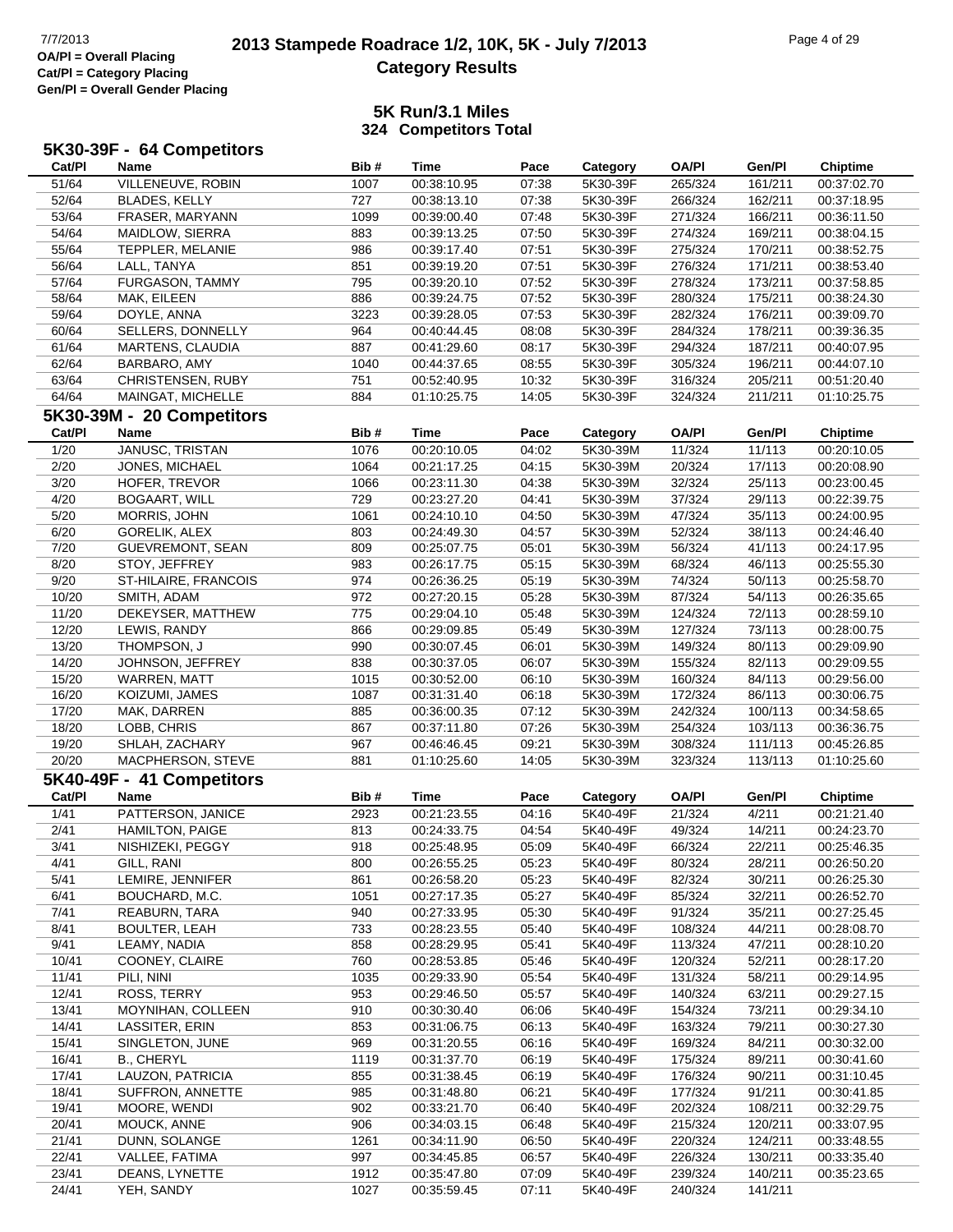## **2013 Stampede Roadrace 1/2, 10K, 5K - July 7/2013** Page 5 of 29<br> **Development Care 1/2, 10K, 5K - July 7/2013 Category Results**

|        | 5K40-49F - 41 Competitors |      |             |       |          |              |         |                 |
|--------|---------------------------|------|-------------|-------|----------|--------------|---------|-----------------|
| Cat/Pl | Name                      | Bib# | Time        | Pace  | Categorv | <b>OA/PI</b> | Gen/Pl  | <b>Chiptime</b> |
|        |                           |      |             |       |          |              |         | 00:34:44.6      |
| 25/41  | SCHULZ, EVA               | 962  | 00:37:20.30 | 07:28 | 5K40-49F | 255/324      | 152/211 | 00:36:10.8      |

|        |                           |      |             |       |          |              |         | 00:34:44.60     |
|--------|---------------------------|------|-------------|-------|----------|--------------|---------|-----------------|
| 25/41  | SCHULZ, EVA               | 962  | 00:37:20.30 | 07:28 | 5K40-49F | 255/324      | 152/211 | 00:36:10.80     |
| 26/41  | MASON, MAGGIE             | 1078 | 00:37:57.15 | 07:35 | 5K40-49F | 260/324      | 156/211 | 00:36:37.20     |
| 27/41  | WHITE, VANESSA            | 1082 | 00:38:00.40 | 07:36 | 5K40-49F | 261/324      | 157/211 | 00:37:24.95     |
| 28/41  | PIRIE, BARBARA            | 931  | 00:38:07.50 | 07:37 | 5K40-49F | 262/324      | 158/211 | 00:37:01.15     |
| 29/41  | TALDORF, KRISTA           | 1079 | 00:38:09.25 | 07:37 | 5K40-49F | 263/324      | 159/211 | 00:37:25.65     |
| 30/41  | CRAWFORD, SUSAN           | 764  | 00:38:36.80 | 07:43 | 5K40-49F | 267/324      | 163/211 | 00:37:15.55     |
| 31/41  | JAMES, DEBRA              | 836  | 00:39:19.25 | 07:51 | 5K40-49F | 277/324      | 172/211 | 00:38:34.80     |
| 32/41  | BLUMENSCHEIN, TINA        | 728  | 00:41:02.55 | 08:12 | 5K40-49F | 287/324      | 180/211 | 00:40:19.80     |
| 33/41  | TURNER, SHEILA            | 992  | 00:41:22.75 | 08:16 | 5K40-49F | 292/324      | 185/211 | 00:40:35.30     |
| 34/41  | FRUITMAN-POWER, DEBORAH   | 793  | 00:42:41.25 | 08:32 | 5K40-49F | 298/324      | 191/211 | 00:41:58.50     |
| 35/41  | TOLLER, KIM               | 991  | 00:43:56.95 | 08:47 | 5K40-49F | 302/324      | 194/211 | 00:42:44.50     |
| 36/41  | MCLAUGHLIN, CINDY         | 893  | 00:44:28.65 | 08:53 | 5K40-49F | 303/324      | 195/211 | 00:44:16.20     |
| 37/41  | <b>TYSSEN, RHANDI</b>     | 995  | 00:47:28.30 | 09:29 | 5K40-49F | 311/324      | 200/211 | 00:46:56.25     |
| 38/41  | HOPKINS, NEVENA           | 827  | 00:48:13.20 | 09:38 | 5K40-49F | 312/324      | 201/211 | 00:46:57.05     |
| 39/41  | HAMMER, KELLY             | 814  | 00:50:32.50 | 10:06 | 5K40-49F | 315/324      | 204/211 | 00:49:10.45     |
| 40/41  | ROZBORSKI, DOMINIKA       | 955  | 00:53:15.60 | 10:39 | 5K40-49F | 317/324      | 206/211 | 00:52:21.75     |
| 41/41  | GOMEZ, CAROLYN            | 802  | 00:54:56.80 | 10:59 | 5K40-49F | 319/324      | 208/211 | 00:54:09.65     |
|        | 5K40-49M - 27 Competitors |      |             |       |          |              |         |                 |
|        |                           |      |             |       |          |              |         |                 |
| Cat/PI | <b>Name</b>               | Bib# | Time        | Pace  | Category | <b>OA/PI</b> | Gen/Pl  | <b>Chiptime</b> |
| 1/27   | <b>BURROWS, DARREN</b>    | 738  | 00:17:38.20 | 03:31 | 5K40-49M | 4/324        | 4/113   | 00:17:37.50     |
| 2/27   | LEMENAGER, ERWANN         | 3000 | 00:18:45.65 | 03:45 | 5K40-49M | 8/324        | 8/113   | 00:18:45.30     |
| 3/27   | BOURGEAULT, PAUL          | 734  | 00:18:50.20 | 03:46 | 5K40-49M | 9/324        | 9/113   | 00:18:49.60     |
| 4/27   | MOORE, ADRIAN             | 901  | 00:18:52.85 | 03:46 | 5K40-49M | 10/324       | 10/113  | 00:18:50.35     |
| 5/27   | PIETERSMA, IAN            | 928  | 00:20:16.25 | 04:03 | 5K40-49M | 12/324       | 12/113  | 00:20:11.55     |
| 6/27   | PAQUET, MARC              | 926  | 00:21:44.90 | 04:20 | 5K40-49M | 26/324       | 20/113  | 00:21:34.10     |
| 7/27   | MERCER, TROY              | 896  | 00:21:58.50 | 04:23 | 5K40-49M | 27/324       | 21/113  | 00:21:55.55     |
| 8/27   | GORMAN, MICHAEL           | 1055 | 00:23:31.00 | 04:42 | 5K40-49M | 39/324       | 30/113  | 00:23:28.85     |
| 9/27   | FORMAN, SIMON             | 1048 | 00:23:33.30 | 04:42 | 5K40-49M | 41/324       | 31/113  | 00:23:29.85     |
| 10/27  | SIMMONS, DARRIN           | 1039 | 00:25:23.00 | 05:04 | 5K40-49M | 57/324       | 42/113  | 00:24:44.25     |
| 11/27  | MACPHEE, DAN              | 880  | 00:25:39.35 | 05:07 | 5K40-49M | 61/324       | 43/113  | 00:24:41.45     |
| 12/27  | STYCZEN, MIKE             | 1062 | 00:26:34.95 | 05:18 | 5K40-49M | 73/324       | 49/113  | 00:26:23.95     |
| 13/27  | GRANT, DAN                | 1034 | 00:27:09.45 | 05:25 | 5K40-49M | 84/324       | 53/113  | 00:26:55.80     |
| 14/27  | <b>BROWN, GREG</b>        | 736  | 00:27:29.40 | 05:29 | 5K40-49M | 90/324       | 56/113  | 00:27:10.45     |
| 15/27  | MOULD, GREG               | 908  | 00:28:28.20 | 05:41 | 5K40-49M | 112/324      | 66/113  | 00:27:55.45     |
| 16/27  | ANABO, MAX                | 713  | 00:28:57.00 | 05:47 | 5K40-49M | 121/324      | 69/113  | 00:27:50.40     |
| 17/27  | REDEKOP, COLIN            | 941  | 00:29:43.05 | 05:56 | 5K40-49M | 138/324      | 76/113  | 00:28:58.05     |
| 18/27  | <b>KEEN, KEVIN</b>        | 841  | 00:30:05.45 | 06:01 | 5K40-49M | 148/324      | 79/113  | 00:29:07.30     |
| 19/27  | <b>BEAUMONT, KEN</b>      | 721  | 00:30:41.70 | 06:08 | 5K40-49M | 156/324      | 83/113  | 00:29:42.25     |
| 20/27  | SHLAH, ZAID               | 968  | 00:31:12.45 | 06:14 | 5K40-49M | 165/324      | 85/113  | 00:29:53.45     |
| 21/27  | POWELL, CHRIS             | 935  | 00:32:01.55 | 06:24 | 5K40-49M | 182/324      | 89/113  | 00:31:29.05     |
| 22/27  | HOWES, JAMES              | 828  | 00:32:59.20 | 06:35 | 5K40-49M | 197/324      | 93/113  | 00:32:41.30     |
| 23/27  | <b>BIRD, RICHARD</b>      | 725  | 00:33:00.05 | 06:36 | 5K40-49M | 198/324      | 94/113  | 00:32:15.10     |
| 24/27  | DE CHANTAL, EMILIO        | 769  | 00:33:34.70 | 06:42 | 5K40-49M | 205/324      | 95/113  | 00:32:01.75     |
| 25/27  | STACEY, RITCHARD          | 1089 | 00:37:30.60 | 07:30 | 5K40-49M | 257/324      | 104/113 | 00:36:11.35     |
| 26/27  | MUNN, STEPHEN             | 913  | 00:38:56.25 | 07:47 | 5K40-49M | 269/324      | 105/113 | 00:37:34.30     |
| 27/27  | MCLAUGHLIN, PAT           | 894  | 00:44:29.55 | 08:53 | 5K40-49M | 304/324      | 109/113 | 00:44:16.65     |
|        | 5K50-59F - 24 Competitors |      |             |       |          |              |         |                 |
| Cat/PI | Name                      | Bib# | <b>Time</b> | Pace  | Category | <b>OA/PI</b> | Gen/Pl  | <b>Chiptime</b> |
| 1/24   | MCCAFFREY, JANICE         | 889  | 00:21:02.70 | 04:12 | 5K50-59F | 18/324       | 3/211   | 00:21:01.00     |
| 2/24   | YELLIN, MICHELLE          | 1029 | 00:29:06.80 | 05:49 | 5K50-59F | 125/324      | 53/211  | 00:28:45.90     |
| 3/24   | VAN SANT, JANE            | 1001 | 00:30:12.75 | 06:02 | 5K50-59F | 151/324      | 71/211  | 00:28:49.35     |
| 4/24   | SHEPHERD, ELIZABETH       | 965  | 00:31:19.65 | 06:15 | 5K50-59F | 168/324      | 83/211  | 00:30:53.70     |
| 5/24   | METCALF, LYNN             | 897  | 00:31:30.65 | 06:18 | 5K50-59F | 171/324      | 86/211  | 00:30:47.90     |
| 6/24   | UYS, REINETTE             | 996  | 00:31:35.75 | 06:19 | 5K50-59F | 173/324      | 87/211  | 00:31:07.65     |
| 7/24   | SPATARO, FEDERICA         | 1042 | 00:31:54.60 | 06:22 | 5K50-59F | 180/324      | 92/211  | 00:30:49.45     |
| 8/24   | TALDORF, SYLVIA           | 1080 | 00:32:12.90 | 06:26 | 5K50-59F | 185/324      | 96/211  | 00:31:29.30     |
| 9/24   | RUDY, CAROL               | 956  | 00:33:37.55 | 06:43 | 5K50-59F | 207/324      | 112/211 | 00:32:38.75     |
| 10/24  | ROY-HANKINSON, SHEILA     | 1036 | 00:33:43.35 | 06:44 | 5K50-59F | 208/324      | 113/211 | 00:33:03.60     |
| 11/24  | SMITH, LINDA              | 1054 | 00:34:36.00 | 06:55 | 5K50-59F | 225/324      | 129/211 | 00:33:36.05     |
| 12/24  | LAROCHELLE, MARIE         | 852  | 00:35:20.45 | 07:04 | 5K50-59F | 232/324      | 135/211 | 00:34:27.20     |
| 13/24  | JONGMANS, SHEILA          | 839  | 00:35:42.15 | 07:08 | 5K50-59F | 238/324      | 139/211 |                 |